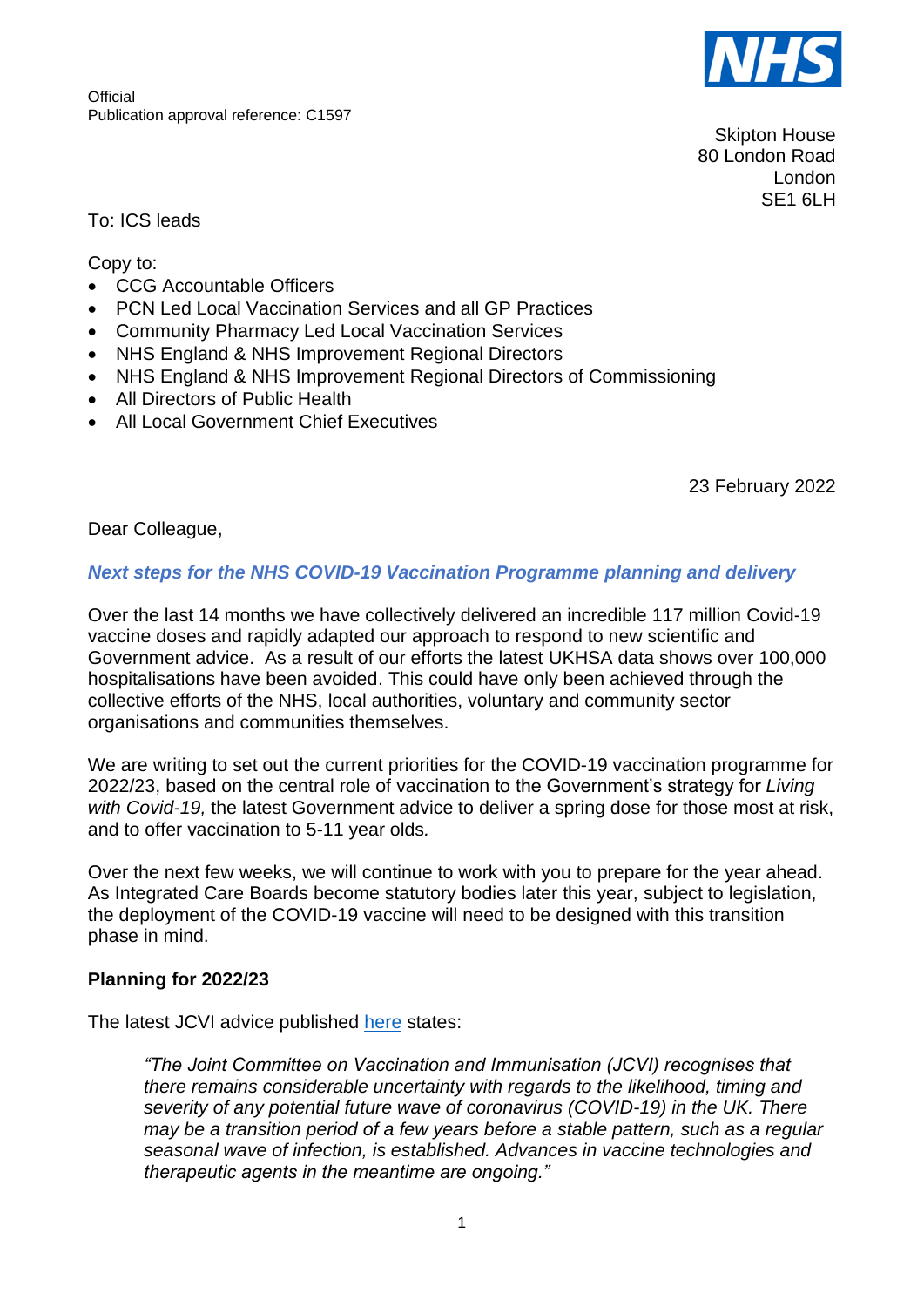In the context of this uncertainty, for the year ahead, there are three key priorities: i) continued access to COVID-19 vaccination; ii) delivery of an autumn COVID-19 vaccination campaign if advised by JCVI; and iii) development of detailed contingency plans to rapidly increase capacity, if required. Across each, the focus must remain on increasing uptake in all communities and addressing unwarranted variation.

Planning for the year ahead will need to cover two time periods to reflect the delivery of continued access to COVID-19 vaccination throughout the spring/summer and an autumn vaccination programme as set out in this letter.

The materials provided in and with this letter give systems the basis on which to develop detailed operational plans for the next six months, and provisional plans to provide autumn boosters should we be instructed to do so. This provides an opportunity for systems to rethink network design to best meet the needs of their population, albeit with ongoing uncertainties. Because the autumn booster campaign will only be decided later in the year, we will use the provisional plans for September 2022-April 2023 to work with systems and with government to ensure we have the right financial and commercial mechanisms in place to best support system delivery.

For 2022/23, we need to maximise every opportunity to build greater alignment with other vaccination programmes and strengthen relationships to support effective delivery and make best use of resources, wherever clinically and operationally possible. This means identifying opportunities to co-deliver and co-promote, as well as co-administer alongside other vaccination programmes (e.g influenza or pneumococcal vaccines) where appropriate. All vaccination sites will be expected to create opportunities to improve population health, delivering as a minimum health promotion advice and offering health and screening checks where possible to further address health inequalities.

Systems need to continue to strengthen their local partnerships, especially with local authorities, working together to design and deliver a continued offer for the year ahead, with clear ownership at each level, drawing on the insight, experience and expertise of all partners.

COVID-19 vaccination will continue to be supported by nationally co-ordinated enablers including: technology and data; supply chain; workforce; finance; and communications and marketing. Further details on the current planning parameters have been shared alongside this letter. The operational principles for *Making Every Contact Count* (MECC) alongside the COVID-19 vaccination event will be published shortly.

# **1. Continued access to COVID-19 vaccination**

Systems need to continue to deliver a Covid-19 vaccination offer, with a focus on addressing inequalities and reducing variation, which as a minimum should ensure:

- i. A vaccination offer to all children aged 5 11 years. The latest JCVI advice for children can be found [here](https://www.gov.uk/government/publications/jcvi-update-on-advice-for-covid-19-vaccination-of-children-aged-5-to-11/jcvi-statement-on-vaccination-of-children-aged-5-to-11-years-old) and the guidance to support implementation [here.](https://www.england.nhs.uk/coronavirus/wp-content/uploads/sites/52/2022/02/C1591-updated-jcvi-advice-for-vaccinating-5-11-year-olds-18-02-22.pdf) This offer should commence from early April.
- ii. A vaccination offer of a spring dose at around 6 months after the last vaccine dose for adults aged 75 years and over, residents in a care home for older adults, and individuals aged 12 years and over who are immunosuppressed, as defined in the [Green Book.](https://www.gov.uk/government/publications/covid-19-the-green-book-chapter-14a) The JCVI advice can be found [here,](https://www.gov.uk/government/publications/joint-committee-on-vaccination-and-immunisation-statement-on-covid-19-vaccinations-in-2022/joint-committee-on-vaccination-and-immunisation-jcvi-statement-on-covid-19-vaccinations-in-2022-21-february-2022) and an operational note with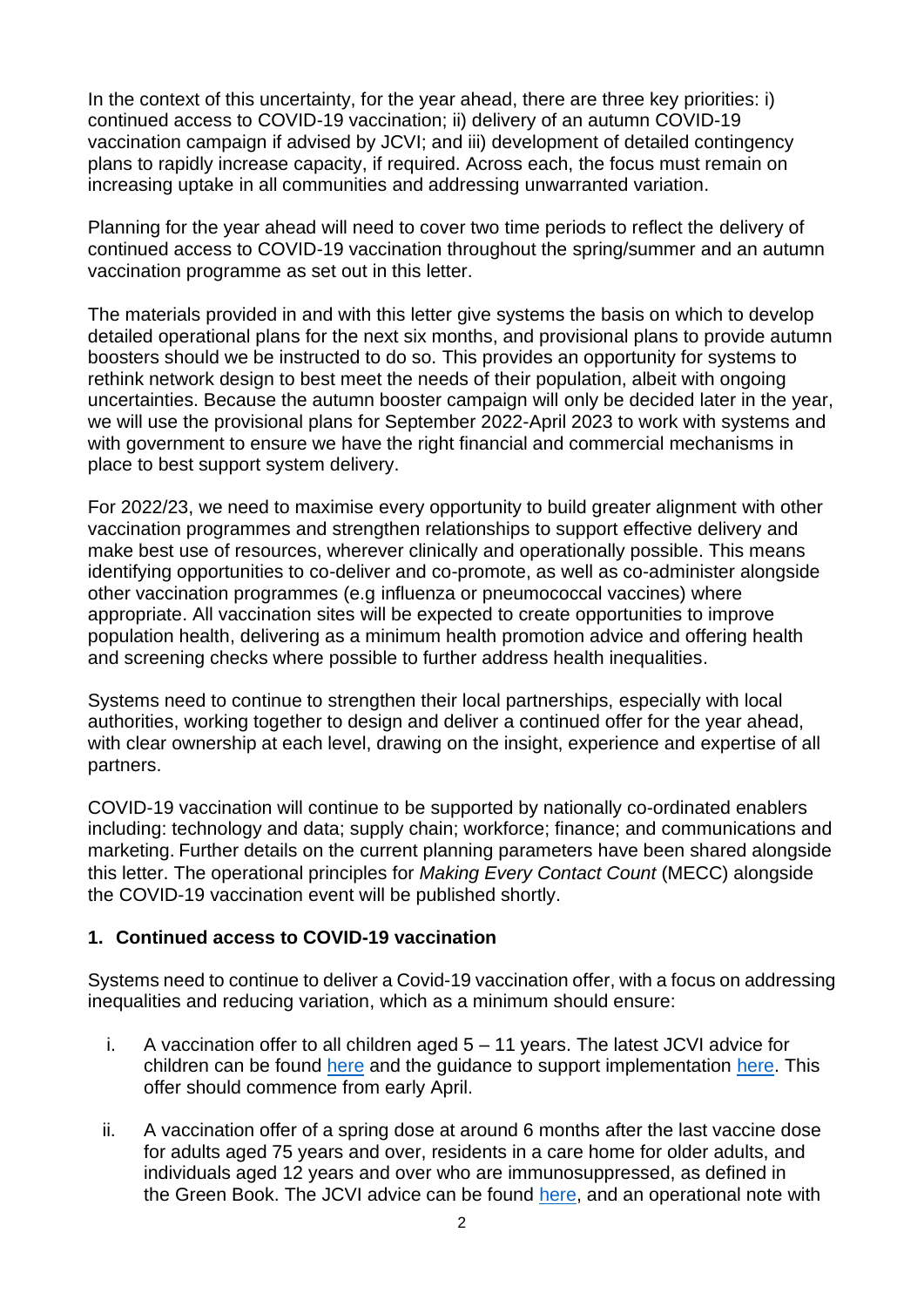further details will follow shortly. This offer is expected to begin from early April and systems will need to consider how to deliver without impacting on core NHS services. Unlike in earlier phases, PCN groupings are not expected to be the primary delivery model for this part of the programme.

- iii. A continued vaccination offer to those who have recently become eligible, including: at risk 5-11s, 12-15s, and newly at risk groups such as those who are pregnant, eligible severely immunosuppressed and their families or households.
- iv. Continuous community engagement to improve confidence and promote uptake supported by appropriate access to vaccination. The configuration of this offer will vary by system as it will be co-designed to meet local population needs.
- v. Appropriate access to the overseas vaccine record validation service to meet local demand.

# **2. Delivery of an autumn COVID-19 vaccination campaign if advised by JCVI**

Vaccines form the basis of the Government's strategy *Living with COVID-19,* and future campaigns will continue to be guided by JCVI advice. In the latest JCVI advice [here](https://www.gov.uk/government/publications/joint-committee-on-vaccination-and-immunisation-statement-on-covid-19-vaccinations-in-2022/joint-committee-on-vaccination-and-immunisation-jcvi-statement-on-covid-19-vaccinations-in-2022-21-february-2022) it states:

"*Despite the known uncertainties, in the year ahead, winter will remain the season when the threat from COVID-19 is greatest both for individuals and for health communities. It is JCVI's interim view that:*

- *an autumn 2022 programme of vaccinations will be indicated for persons who are at higher risk of severe COVID-19; such as those of older age and in clinical risk groups*
- *precise details of an autumn programme cannot be laid down at this time*
- *this advice should be considered as interim and for the purposes of operational planning"*

In response, each system will need to ensure sufficient operational flexibility to respond quickly and effectively to a potential autumn campaign, with minimum disruption to core health and care services, including other vaccination services. Planning for a minimum scenario to offer vaccination to JCVI cohorts 1-6 and for a maximum scenario to include JCVI cohorts 1-9. With vaccination offered within 15 weeks between September and December 2022. These scenarios are to support planning and are subject to necessary Government spending approvals.

# **3. Contingency plans to rapidly increase capacity**

Learning from our response to the Omicron variant, systems also need to be able to rapidly increase capacity to offer vaccination to everyone aged 12 years and older, should this be advised by JCVI. Systems will need to have the ability to surge to reach required capacity within two weeks, irrespective of where we are in the delivery cycle.

Building on what worked well previously, surge plans will need to consider options for quickly increasing capacity such as extending opening hours, additional pods at existing sites and pop ups. Systems should also consider the most effective and efficient